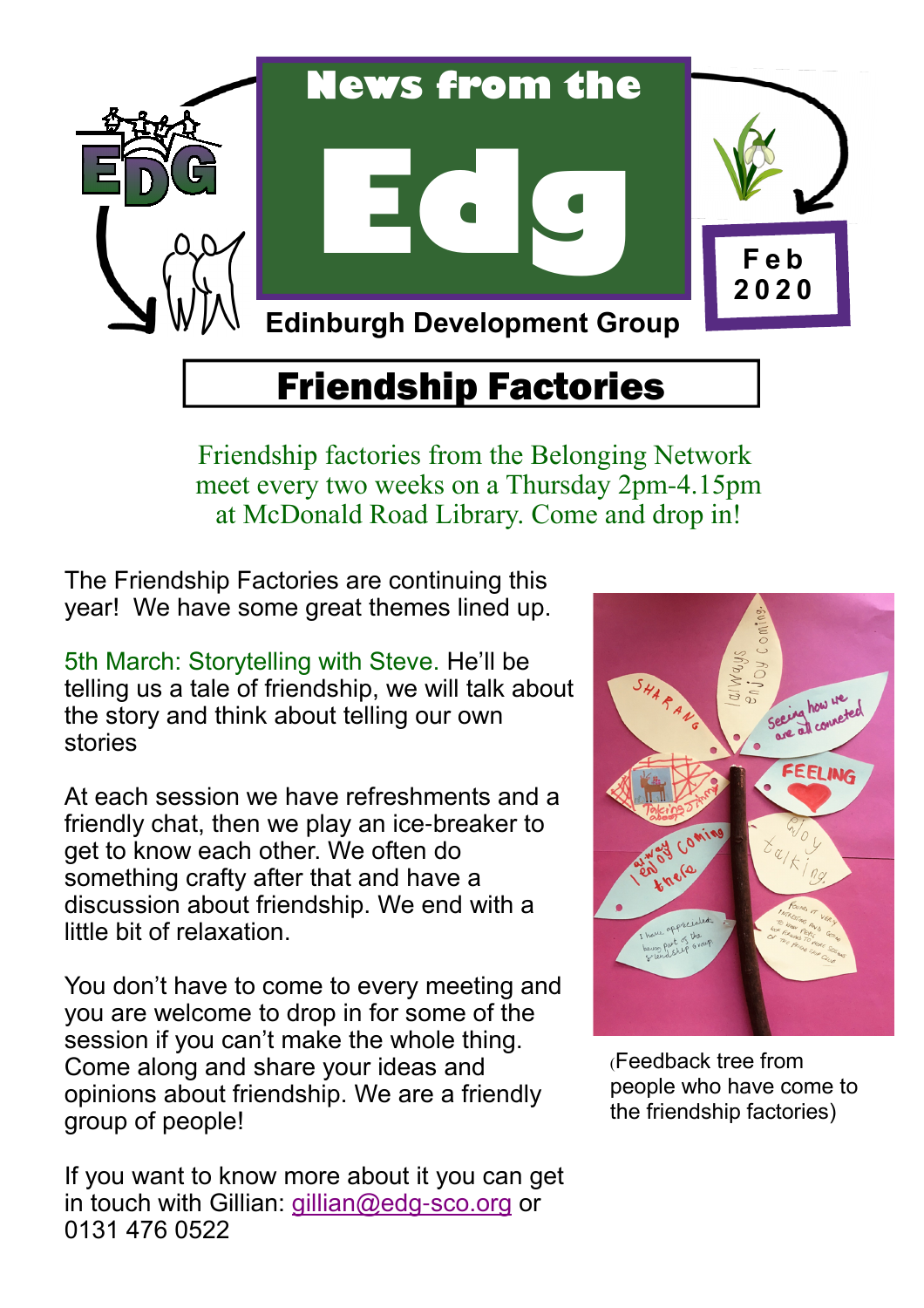## Able Arts - New 12 week programme

Able Arts is a 12 week programme for adults with learning disabilities and/or autism.

You can go along and make art. You will do planned art activities and there will also be time to do art that you want to make.

The programme is running on Sundays 1- 4pm from 12th March to 22nd June (off 12th April) and will meet at North Merchiston Club, 48 Watson Crescent, Edinburgh.

The art work will be sold and the artists will get some of the money that is made.

There will be other people making art there too.

The programme costs £144 for all the sessions. That is £12 per session.

To find out more or to sign up contact Ashlynn at Able Arts by emailing ableartscic@gmail.com

## EDG information online

You can get information about EDG and some of our projects online at our websites and facebook pages.

#### **Websites**

General EDG information : www.edg-sco.org Cooperatives : www.edgcarecooperatives.org

#### Facebook **-** search for Edinburgh Development Group Empathy Edinburgh







Diary





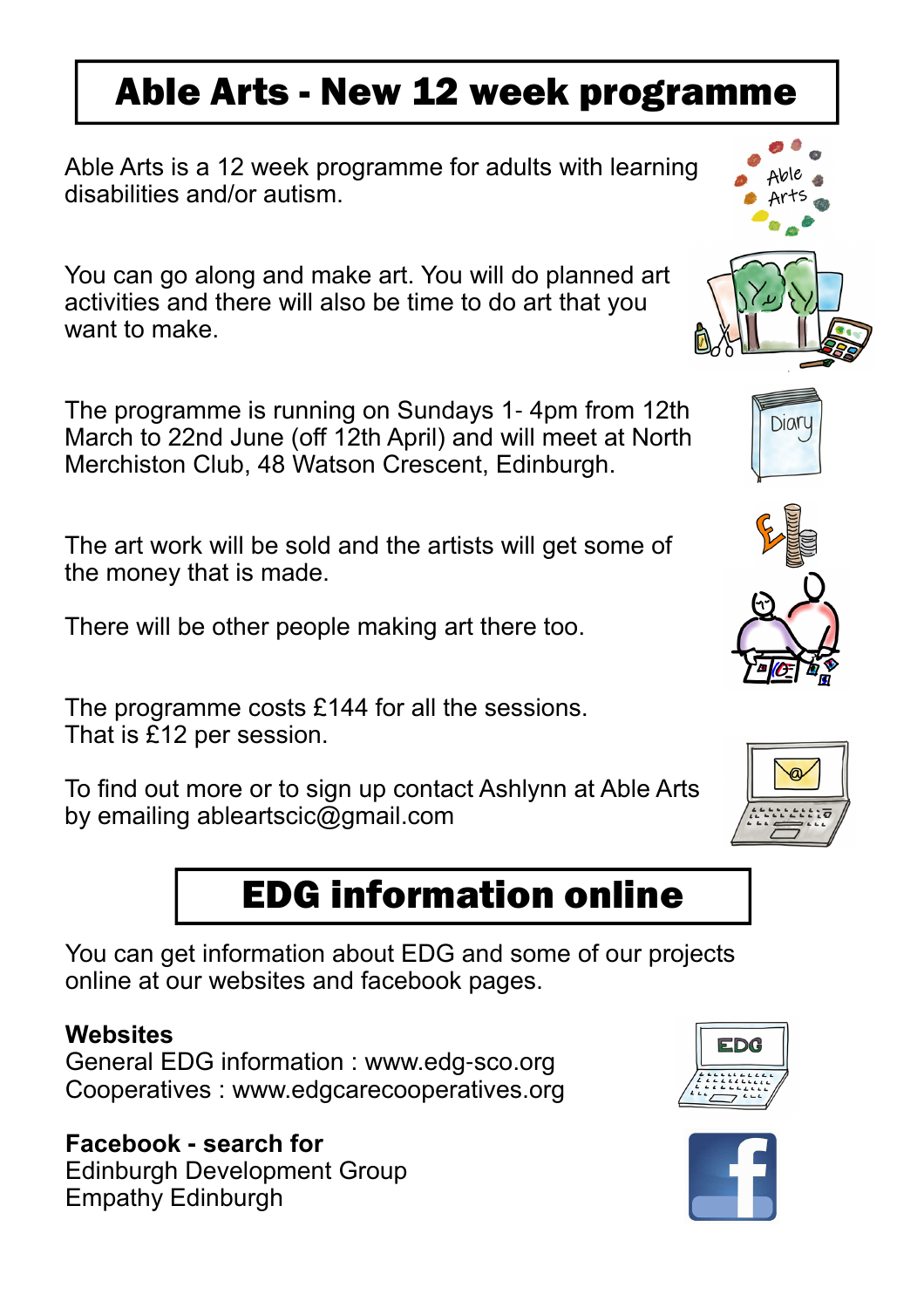## Supporting Older Families



EDG continues to offer a service to older families through our funding from City of Edinburgh Council.

We offer support to carers and families in :

- planning for the future and person centred planning
- emergency planning and Life Books
- accessing carers assessments
- general support, information and signposting to other agencies.

We also have an older carers group that meets regularly every third Monday in Juniper Green. This informal friendly group meets for a coffee and chat, people can share their own experiences and group members offer peer support.

If you would like more information please contact Hels on 476 0522 or hels@edg-sco.org.